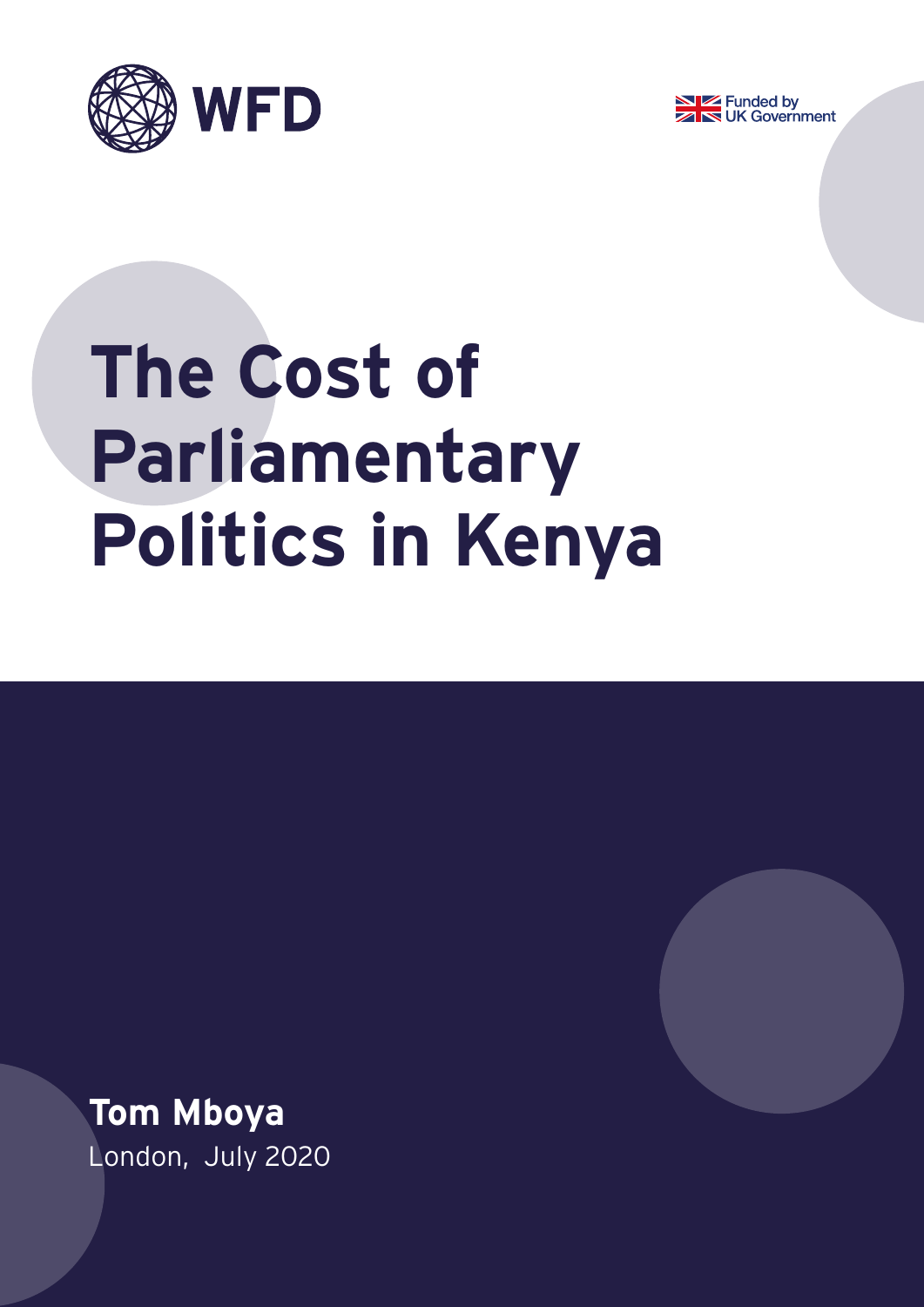# **Table of contents**

|  |  | $\overline{3}$           |
|--|--|--------------------------|
|  |  | $\overline{\phantom{a}}$ |
|  |  |                          |
|  |  |                          |
|  |  | 10                       |
|  |  | 11                       |
|  |  | 12                       |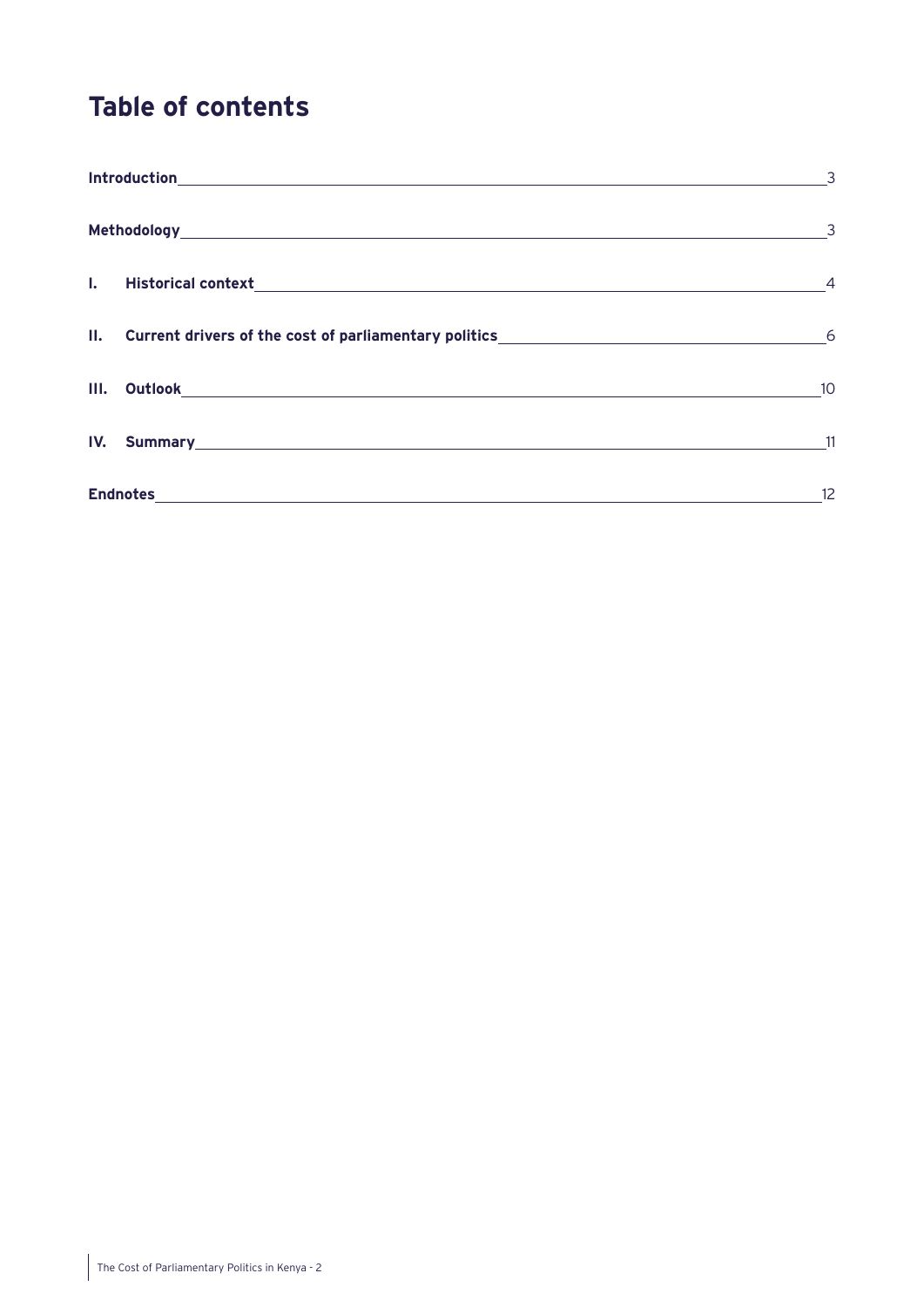# <span id="page-2-0"></span>**Introduction**

Members of Parliament (MPs) in Kenya are amongst the highest paid in the world relative to the size of the economy.1 Parliamentary seats are among the most sought-after positions in society, bringing the holder wealth and social standing. In recent years, there has been an increasing trend whereby those in lucrative senior private sector positions leave, in pursuit of the perceived comfort and stature of public or political office.

In a situation where political office has become both lucrative and sought after, the stakes around political contests have also risen significantly. In some cases, they are so high that the contests have become a door-die affair. Violence around electoral contests is all too common and has been used as a tool to influence electoral outcomes, whether by way of displacement or intimidation of certain sections of the electorate. Post-election violence following the 2007 election claimed in excess of 1,500 lives and displaced more than 300,000.2 The ensuing disruption had major socio-political and economic effects on Kenyan society. While the 2013 and 2017 elections were not characterised by the widespread violence witnessed in early 2008, numerous deaths and injuries were reported, many at the hands of the police.

In such an environment, where securing a parliamentary seat is the ultimate aspiration and privilege, and where, for that reason, there are individuals who are prepared to go to great lengths to secure the seat, the cost of politics is unsurprisingly significant.

## **Methodology**

Interviews with politicians - sitting MPs as well as politicians who contested in 2017, but were unsuccessful, academic and non-academic literature, and print media sources were the key resources used in this study. In total, 10 politicians were interviewed from the following political parties - Jubilee Party, Orange Democratic Movement (ODM), Wiper Party, Kenya African National Union (KANU), Ukweli Party - as well as two individuals who contested as independents. Of those interviewed, 50% were women.

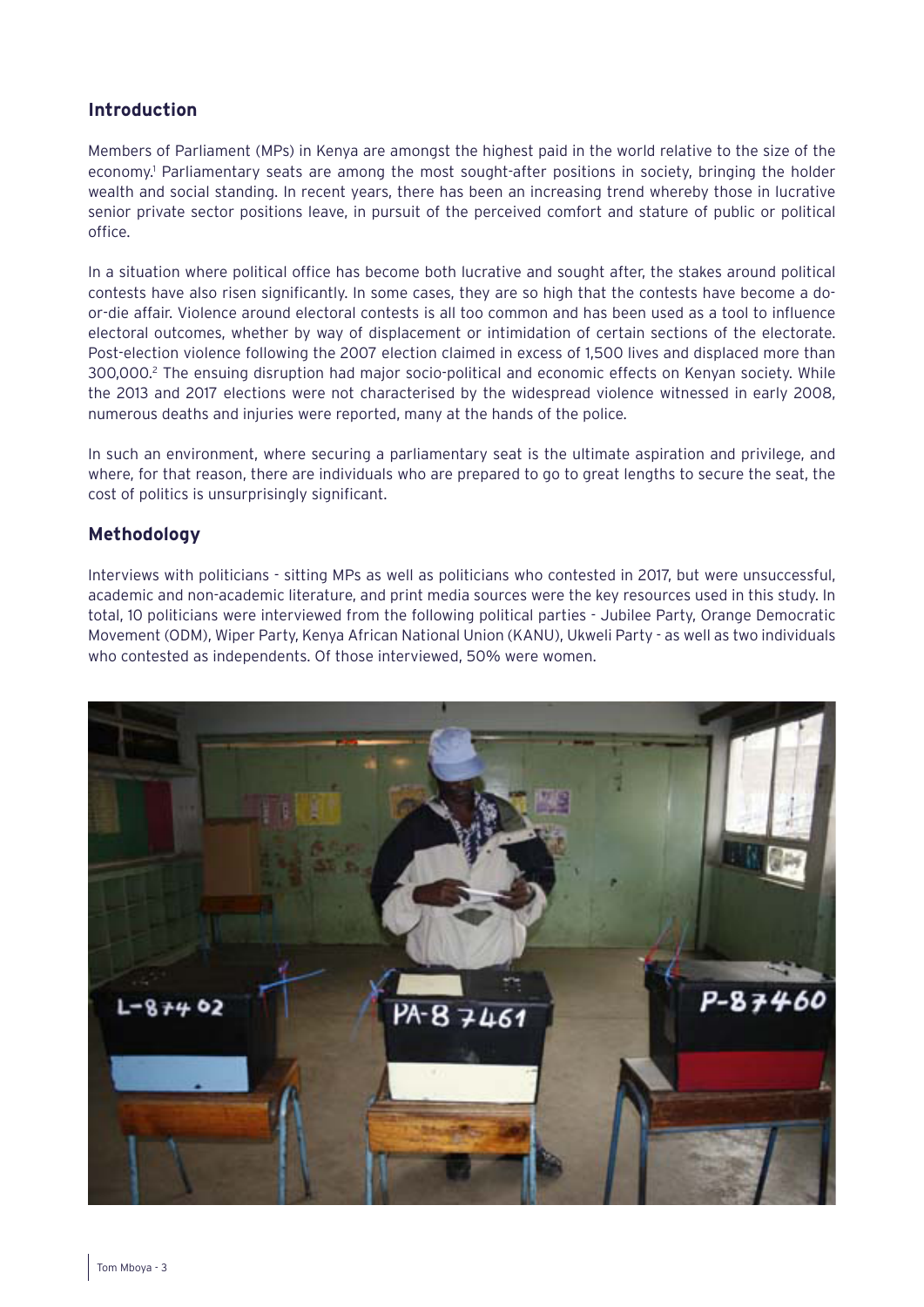# <span id="page-3-0"></span>**I. Historical context**

Kenya's immediate post-colonial state was characterised by a strong centralised administration. In 1964, the year following independence, a constitutional amendment transformed Kenya into a republic with a presidential system. Kenya under KANU was a de facto one party state, later becoming a de jure one-party state in 1982, when parliament made an official declaration to that effect. The party was 'all things to all men', to the extent that KANU was known as 'mama na baba' (both mother and father), a reference to the near omniscience and omnipresence of the ruling party. While the party had little to show in terms of ideological leaning, it straddled the political landscape like a colossus.

In the period between 1969 and 1982, there was healthy party primary political competition, but no inter-party competition within the de facto one-party set up. With all political activity and competition taking place within KANU, patronage took hold as the driving force in politics. Proximity to the patron and loyalty determined political standing. This was of far greater value than ideology or ability. Kenya's political history is replete with political figures who sacrificed their dignity, and perfected sycophancy to demonstrate their complete and unwavering loyalty to the party and party leader. More often than not this undivided loyalty, more so than wealth, was sufficient to secure the attention of the 'Big Man' and ensure political favour, business opportunities or cabinet positions. The politics of the day, coupled with the one-party state structure, lent itself to the personalisation of power. Kenya's first president, Jomo Kenyatta, was the first beneficiary of this situation, but it was also leveraged by his successor, Daniel Arap Moi.

Whilst the 1980s were repressive, the 1990s were increasingly progressive. The clamour for democratic reform was sweeping across the African continent and Kenya was no exception. The late 1980s saw the beginnings of underground dissent as people, both individually and collectively, beginning to consider alternative political possibilities. This combination of internal agitation and international pressure saw President Moi give in to the demands for political reform in Kenya. But the new multi-party dispensation would allow him to contest and serve two more terms as president.

In 1991, Section 2A of the Constitution was repealed by the Constitution of Kenya (Amendment) Act, paving the way for multi-party democracy and introducing two, five-year term, limits for the presidency. The return to multi-party politics came with increased cost implications, as open political competition required intense organisation and mobilisation, as opposed to reliance on the machinations of the party hierarchy as had been the case under single party rule.

Eight political parties fielded presidential candidates in the 1992 general election. A lack of opposition unity meant that incumbent President Moi and his KANU party were able to register victory with only 36.6% of the vote. The next three candidates, Kenneth Matiba of FORD-Asili (25.7%), Mwai Kibaki of the Democratic Party (19.6%), and Jaramogi Oginga Odinga of Ford-Kenya (17.1%) combined for 62.4% of the vote. In 1997, Moi was again able to defeat a divided political opposition, winning with just 40.4% of the vote. By 2002 the opposition had learned its electoral lessons. With the single agenda of removing Moi and his ilk from power, and an opposition united in this cause, the opposition coalition swept to an overwhelming victory with 61.3% of the vote (see Figure 1 below). These elections were perhaps the least contentious and least violent in the history of independent Kenya. Unfortunately, they were to be followed by Kenya's most violent elections in 2007-08.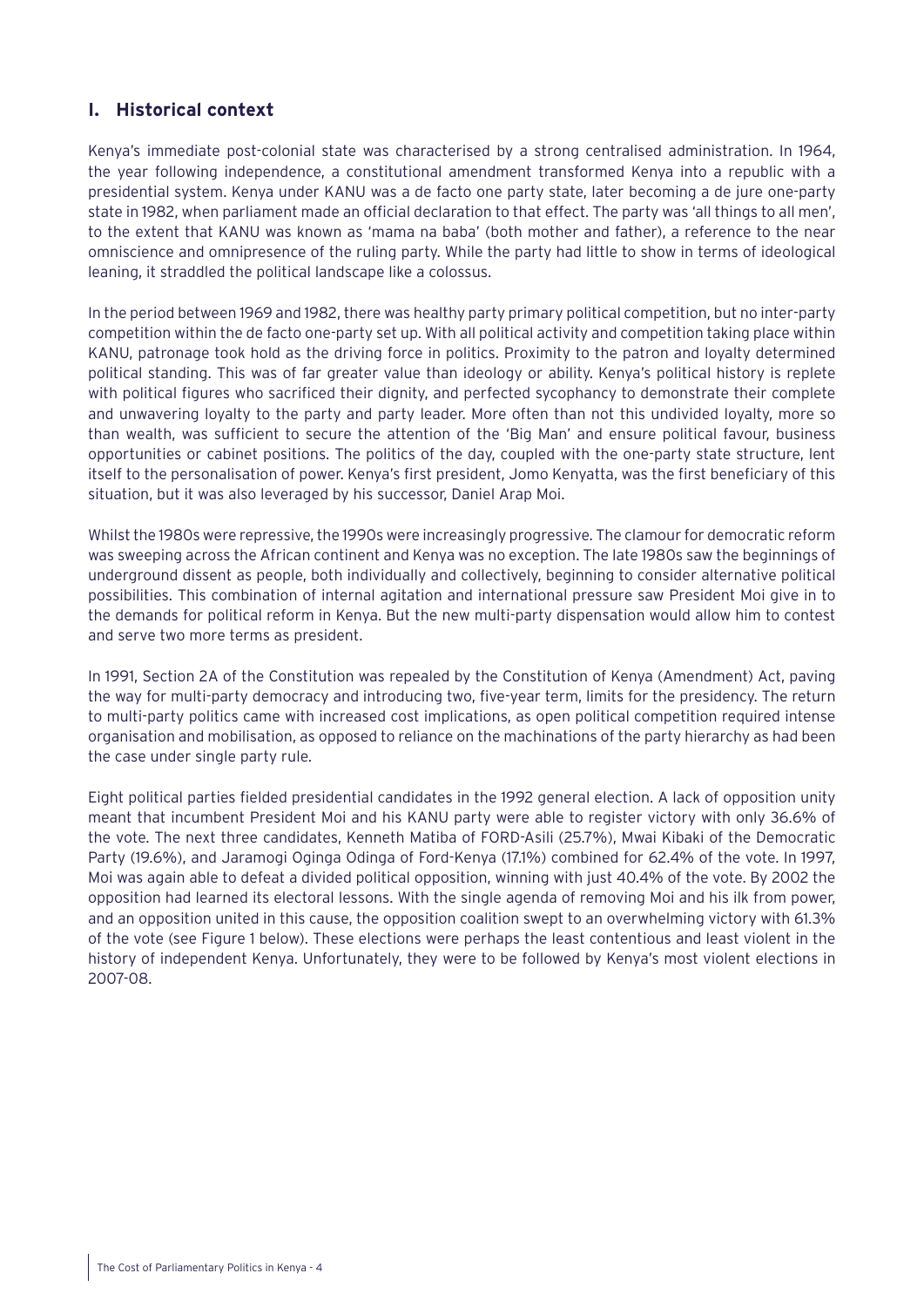

#### **Figure 1: 1992 and 2002 general election results in Kenya - major political groupings**

Ethnic and political divisions were starkly highlighted in the violence of late 2007 and early 2008. With approximately 50 unique ethnic groups, Kenya is an extremely diverse country and ethnicity plays a significant role in politics and political organisation. Since independence, ethnic mobilisation has been one of the most prevalent tools used to galvanise political support. Ethnic groups form a ready-made voting block of similar interests, with the size of the ethnic group in question determining their ability to leverage bargaining power at the national level. Leading political figures have perfected the art of mobilising their respective ethnic groups and using this support to either leverage more widespread support or negotiate with other political leaders at the national level. This widespread practice has effectively reduced political parties to vehicles for ethnic leaders to ascend to political power, ostensibly acting on behalf of their ethnic groups. This political culture creates a situation whereby issues of national or local interest often take a back seat to the ethnic arithmetic of the day.

It is therefore of little surprise, that the parties that enjoy the most support are those associated with the larger ethnic groups. It is equally of little surprise that, given that parties are not established on the basis of political ideology or inclination, it is not uncommon for politicians to defect from one political party to another as the political realities of the day demand. As such, every electoral cycle, a plethora of new political parties come into existence. This presents a challenge for the development of democratic practice in Kenya.

The number of registered political parties has increased exponentially since 1992 when only 10 were in existence. In 2008, 168 were registered. Though the presence of more political parties has provided more democratic choice, the rate of proliferation has further contributed to the tendency for politicians to move from one political party to another to enhance their own political ambitions. As a result, in many cases political parties have lost their *raison d'etre* and become mere vehicles in the pursuit of a single political goal, winning power. In recognition of the need to curtail the 'briefcase political party' industry, Kenyan authorities made a concerted effort to de-list inactive political parties.<sup>3</sup> In August 2019, Kenya had a much reduced, though still significant 68 registered political parties.4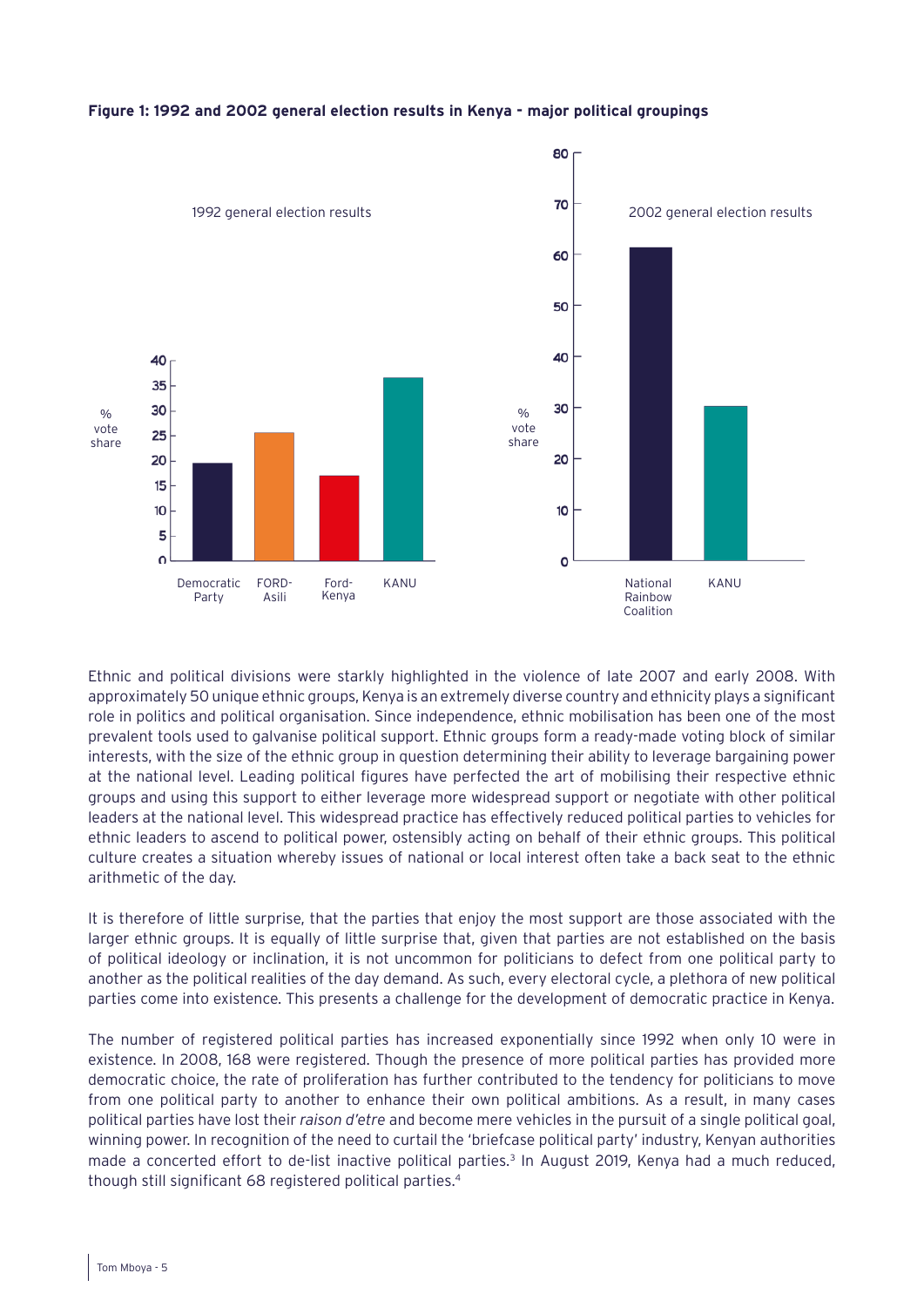<span id="page-5-0"></span>The promulgation of a new constitution in 2010 was a defining moment in Kenya's history and a significant step towards resolving the myriad social and political injustices that resulted in the outbreak of violence in 2007-08. Hailed as one of the most progressive constitutions in the world, it was the result of decades of political debate. 68.5% of Kenyans approved its adoption in a referendum. The new constitutional dispensation devolved powers to 47 newly created counties who were to be governed by a host of new elective positions: County Governors, Senators, Women's Representatives and Members of the County Assembly.

With six elective positions available in each county - if you include the votes for the President and members of the National Assembly - larger political parties sought to secure their dominance by piggy-backing on the popularity of the presidential candidate to seek all six elective seats in a particular county: a six-piece suit in Kenyan parlance. From a parliamentary perspective, the effect of this voting phenomenon in 2017 was less interrogation of the quality of parliamentary and other candidates: a more important consideration for voters was whether they belonged to their preferred political party and its leader.5

# **II. Current drivers of the cost of parliamentary politics**

Kenya spent 70 billion Kenyan shillings (KSh) (US\$ 686 million) on the 2017 general election and repeat presidential poll - required after a successful Supreme Court petition by runner-up Raila Odinga to have the presidential election results annulled. Around 85% of this figure was given to the Independent Electoral and Boundaries Commission (IEBC).6

With slightly under 20 million registered voters, the cost per registered voter of Kenya's most recent election was US\$25.40, second only to Papua New Guinea in global rankings, whose polls cost US\$63 per voter. Neighbouring countries have all been able to conduct much more cost-effective elections: Rwanda (US\$1.05), Uganda (US\$4), and Tanzania (US\$5.16 per voter).<sup>7</sup> According to IEBC Commissioner Abdi Guliye, the reason for this disparity comes down to trust. In a 2017 interview with The Standard newspaper he opined that because Kenyans do not trust each other or their institutions, it becomes necessary to spend a tremendous amount of money to bridge the trust deficit. This comes in the form of expensive electronic gadgetry, and a ballot paper with additional security features that make it more secure than some currencies.<sup>8</sup> Despite these additional security features, the IEBC server was hacked during the 2017 election, which, in part, led to the nullification of the presidential results.

Elections themselves are expensive exercises but so too is aspiring for political office. Political culture plays a significant role in determining the cost of politics. The inflated costs of seeking election in Kenya do not exist in a vacuum. Rather, they are the product of social and political behaviours developed over time. The onset of the political process for any aspiring political candidate is the question of motivation. Why run for political office? In some cases, it might be a burning desire to be of service. On the opposite side of the spectrum, the egocentric need for recognition and social standing that accompanies political office in Kenya may drive aspirants' bids. There are also those who fall somewhere in between these opposing dimensions; those who seek political office for its proximity to power to be able to further their personal as well as community interests.

#### **Getting on the party ticket**

In many parts of Kenya party primaries can be more important, more competitive, and thus more expensive than the election campaign itself. Where a political party is also the party of the foremost regional political leader, and thus the party of choice for the ethnic group or a regional stronghold, being a candidate on its ticket in the election campaign provides almost certain victory at the ballot. During the 2017 election, a Jubilee ticket in Central Kenya or Rift Valley, or an ODM ticket in Nyanza region or parts of Western and the Coastal region proffered a distinct advantage on the holder and were thus fiercely contested. These ethnically homogeneous, or stronghold, regions present a democratic challenge, as it is extremely difficult, though not impossible, for a minority group candidate in that region to compete politically.

For many political aspirants, the real competition lies at the primary phase. A majority of those interviewed for this study confirmed this 'political reality'. Half spent in excess of KSh 15 million (US\$147,000)<sup>9</sup> just to try and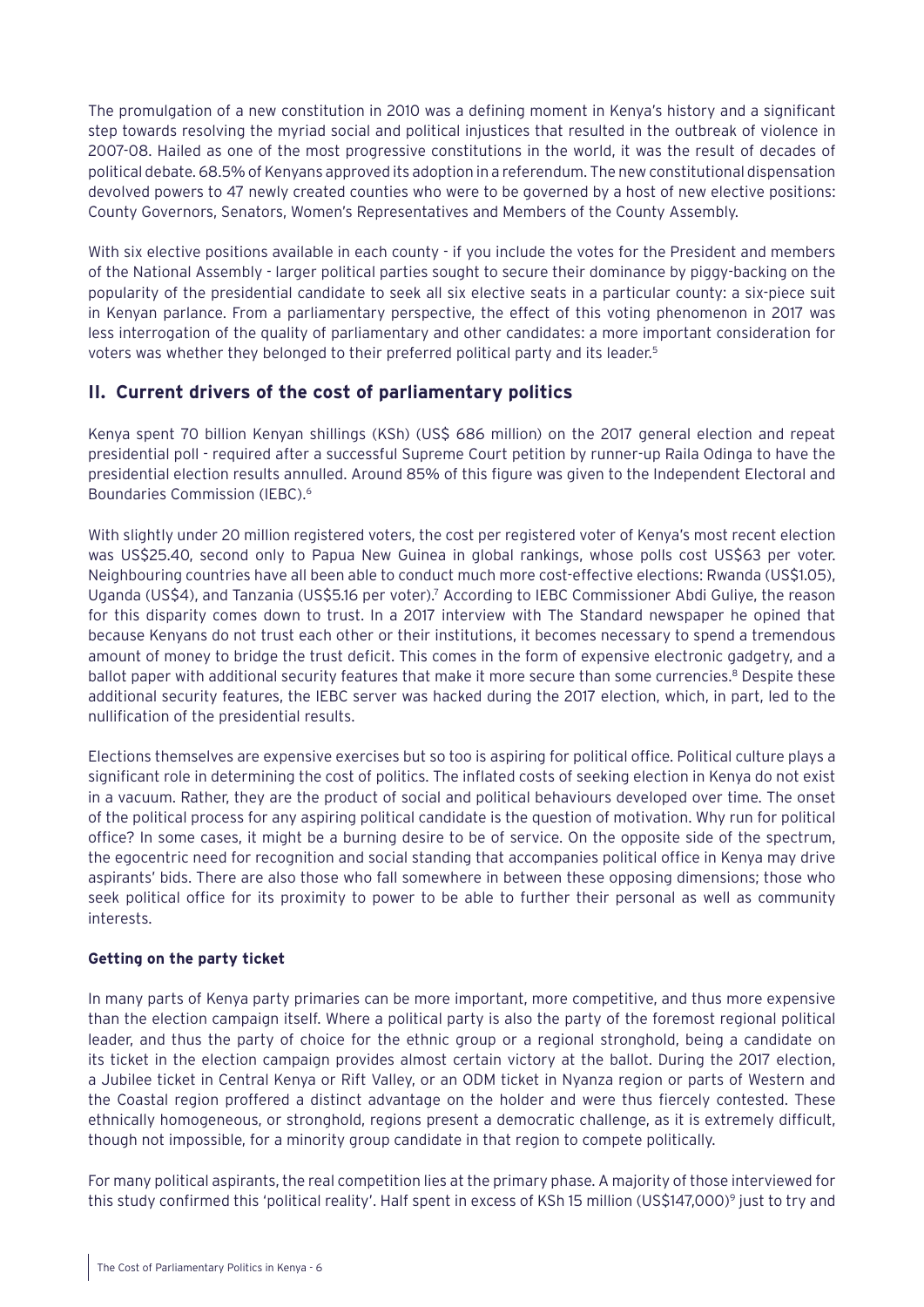get on the ballot paper, with a number admitting to spending more at the primary phase than at the election phase. One individual interviewed spent KSh 25 million (US\$245,000). Of this formal filing fees constituted a nominal expense, while branded campaign materials were a top expense for all concerned. Some other major costs incurred at the primaries phase included mobilisation costs - fuel, logistics, security, roadshows and rallies - and payment of campaign teams. Depending on the dynamics and location of a constituency, campaign teams can constitute a major cost given that apart from compensating the individuals involved, they include overheads such as rent and communications.

Most respondents stated that the dynamics of a constituency as well as geographical location and population were relevant factors that influence the cost of the campaign. A majority felt that urban constituencies required more resources and a more sophisticated campaign, but one dissenting MP felt that rural constituencies were more expensive since the culture of handouts was more prevalent.<sup>10</sup>

What is clear is that it is necessary to invest very heavily in the primary campaign if one expects to win a parliamentary seat. Political aspirants who contest in smaller parties are spared the vagaries and expense of the competitive primaries season and are able to clinch the tickets of their respective parties with little or no competition, but their likelihood of electoral success is considerably lower. Between 2013 and 2017, for example, only six seats in the National Assembly were held by candidates who were not part of the ruling Jubilee or opposition Coalition for Reforms and Democracy (CORD). The heavy investment at the primary stage heightens the stakes during the campaign, with candidates willing to do whatever it takes to ensure their investment at the primary stage will not be in vain.

It is important to note that while it is both difficult and expensive for candidates to get on the party ticket, this challenge is further exacerbated for women candidates. The importance of the candidate selection process for women cannot be overstated. While trends indicate an increase in the number of women in elective positions, the numbers still fall short of Kenya's constitutional requirement of one-third. Whilst the rationale behind the creation of the women's representative position - at the county level - may have been noble in terms of enhancing women's representation, it may have inadvertently produced undesirable results. According to a 2015 report, 'there are indications that the creation of special parliamentary seats for women county representatives created further challenges for women who wish to represent a party in an election for a regular constituency seat, requiring them to raise and spend even more money during the nomination phase because the regular seats are now perceived as "men's seats"'.<sup>11</sup>

#### **Minimal party support**

Save for flying the party banner, candidates can only realistically count on limited support from the party. In terms of financial resources, this will depend on the size of the party, and the significance the party ascribes to the seat in question. The party, through its machinery, may only be able to mobilise volunteers and special interest groups at the grassroots level for meetings and political rallies.

From the perspective of the party, the primaries present an opportunity to generate some rare and precious resources from aspiring candidates. Most political parties in Kenya suffer from a perennial lack of resources. Outside the political season, many fold down to a minimal retinue of staff and operations slow to a crawl. Only the larger, more established parties can maintain operations and activities on a regular basis, buoyed by greater access to a financial support base and benefiting from the Political Parties Fund (PPF).

Due to an extremely high legal threshold,<sup>12</sup> only a select few parties benefit from the PPF. Following the 2017 elections, only Jubilee and ODM qualified to receive a share of KSh 371.2 million (US\$ 3.6 million) (0.3% of national revenue) allocated by parliament for the 2017-18 financial year.13 A framework that is so rigid as to benefit only two parties to the exclusion of all others should not be viewed as enhancing democracy and strengthening political parties. There is also insufficient evidence available to indicate the extent to which the parties use these funds to support prospective candidates.

For the most part, candidates take on a significant role in funding political parties at the grassroots level. Due to the commercialisation of politics, and the knowledge that political aspirants are willing to spend significant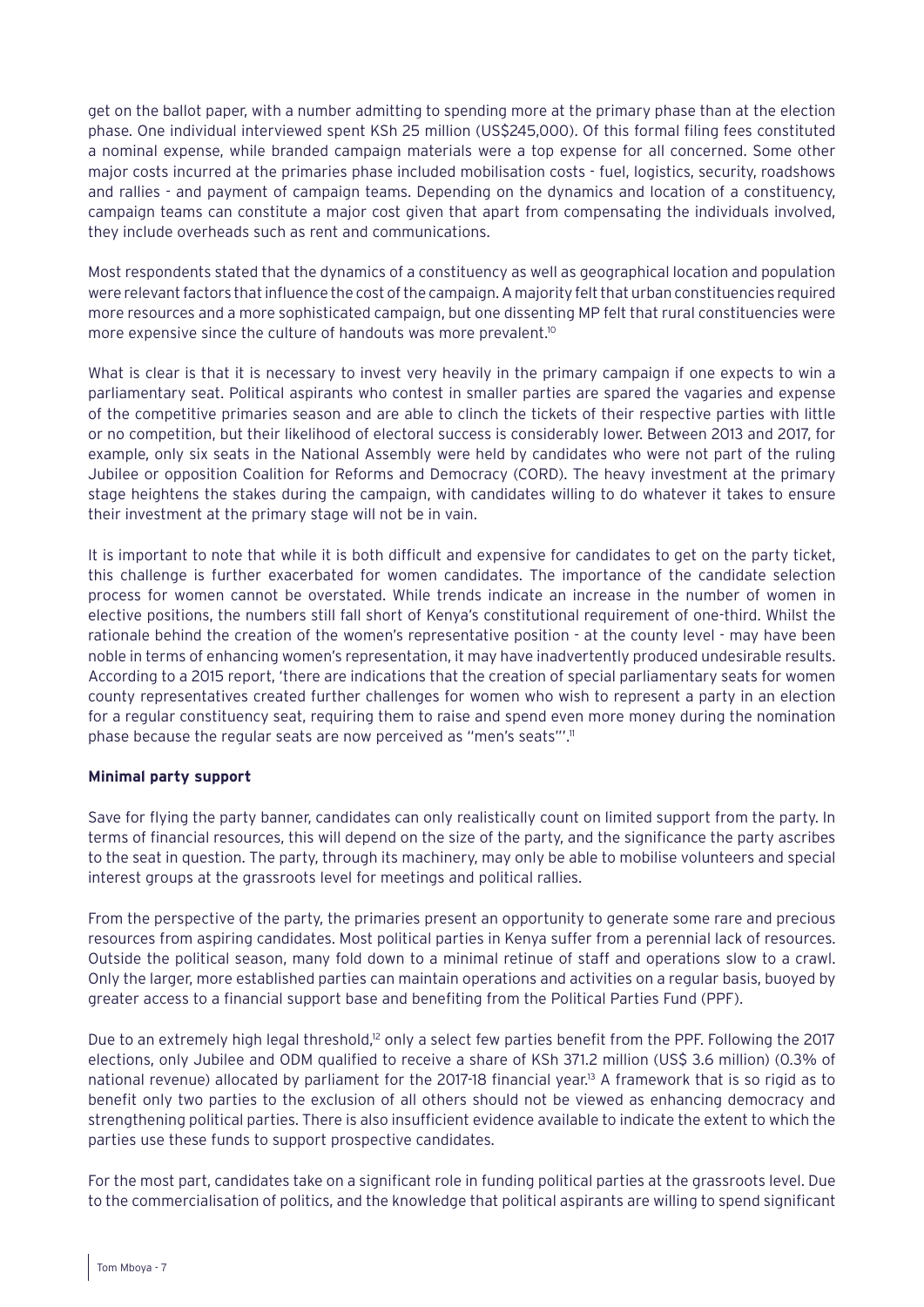sums to get elected, the electorate expect politicians and political parties to compensate them for their support. It is, therefore, almost inconceivable for most Kenyans to pay a membership fee to join a political party. In practice, membership cards are usually purchased in bulk by a candidate or political benefactor and distributed at political rallies and meetings. It is considered a worthwhile investment in building a potential base of 'party' supporters.

#### **Legal disputes and the challenge of independents**

While holding the party ticket in a dominant party context might be an advantage, it does not guarantee victory, or indeed an easy electoral victory. Two significant hurdles remain. The first surrounds legal disputes; an unwelcome and often costly distraction. The primary responsibility for adjudicating party nomination disputes falls on the Political Parties Disputes Tribunal (PPDT) and the IEBC. 306 disputes over the legality of candidates were filed in 2017, with the two biggest parties - ODM (160) and Jubilee (76)14 - accounting for over two-thirds of those. A further illustration of the significance of securing the dominant party ticket in many parts of the country.

These numbers would likely have been higher, but for the fact that the PPDT only sat in Nairobi, thereby restricting access of aggrieved parties who were unable to afford the transport and logistical costs associated with filing a dispute in the capital. Remote counties such as Wajir, Mandera and Lamu recorded zero disputes.<sup>15</sup> The PPDT spent three months attending to complaints arising out of party primaries, while it also had to spend ten days dealing with disputes arising from party lists. In the aftermath of the 2017 elections, several hundred election petitions were filed across the various elective seats, 125 of which were in respect of parliamentary contests.16 Settling these through the courts is a further cost to be met by the candidates.

A second challenge for prospective party candidates arises from poorly drafted legislation, which permits vanquished foes from the primaries re-entering the race as independent candidates. While there have been laudable attempts to address party-hopping - defecting to a different party after losing the primaries in an existing party - a loophole was left open for independent candidates. This was exploited during the 2017 elections. In the first widespread showing of independent candidates since the promulgation of the 2010 Constitution 3,752 out of the 15,082 aspirants who contested elections in 2017 did so as independents.17

If this loophole is not addressed, the number is only likely to grow in future elections, posing a significant quandary for party candidates. Even with the benefit of a dominant party ticket, it is likely that they will still have to invest significantly in the campaign, especially when faced with a strong independent, who may carry a sympathy vote if the electorate feel he or she was hard done by in the primaries. In some cases, an aspirant, having lost at the primaries phase, may quickly register as an independent candidate, not with the intention of contesting the election, but as leverage to extract an inducement from his or her opponent to step aside. In other cases, an aspirant who has lost at the primaries phase and registered as an independent candidate could be 'convinced' by the party leader, hierarchy or competing aspirant to set aside his or her ambitions. Many of these behind closed doors interactions carry significant cost implications.

#### **The campaigns**

The campaign phase of the election cycle presents a completely different set of dynamics. While those who faced competitive primaries and those who were subjected to less rigorous selection processes meet as equals on the campaign trail, from a strategic perspective they face vastly different challenges.

During the primaries, the respective party leadership will not have openly supported any one candidate over another, although their close lieutenants will be well known to all and will enjoy their implicit or informal backing. But once individuals have emerged victorious from competitive dominant party primaries in ethnically homogenous or stronghold constituencies, they enjoy the significant advantage of the party machinery behind them. Furthermore, they have access to a political currency worth its weight in gold in their respective regions: the support of the party leader. The party leader, in many cases, is more than just the leader of the political party: they are also the de facto leader of the ethnic group and therefore a veritable deity to the party rank and file.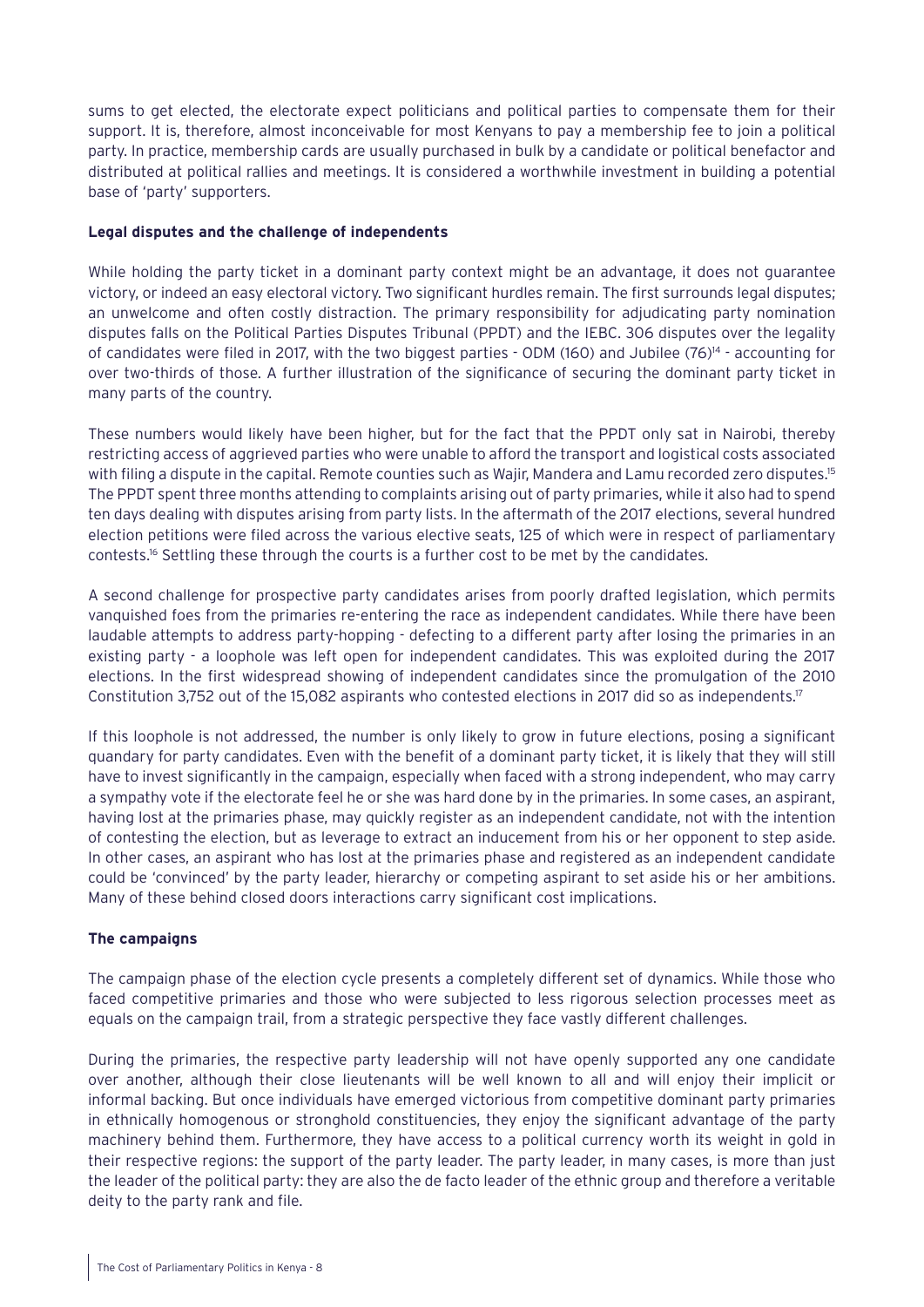For those who were subjected to less rigorous selection processes, it is at this stage that the rubber meets the road. Without the ability to ride on the popularity of a strong party leader, they will largely have to rely on their own efforts to coordinate and fund campaigns. Smaller parties, short on resources, are unlikely to be able to offer much support in this regard. In 2017 some candidates of smaller parties strategically pledged their support for a dominant party presidential candidate in the hope of benefiting from the call for six-piece voting.

But even for candidates who have a public endorsement from the party or the leader, costs remain high. There was a broad-based consensus among respondents on the amount of money one would have to raise to run an effective parliamentary campaign. At the more conservative end of the spectrum, respondents felt it would cost a minimum of KSh 20 million (US\$196,000) to run an effective campaign across both the primary and campaign phase. At the higher end of the spectrum, respondents felt that it could cost KSh 35 million (US\$343,000) or more. Reflecting on these costs, almost all respondents admitted to having spent more on their 2017 campaigns than they originally anticipated, with one stating: 'I prefer not to think about how much I spent on the campaigns. It's enough to make you give up politics'.18 And the costs are set to rise yet further. Half of the respondents expected to spend more in future campaigns, whilst none would contemplate spending less.

It is difficult for many Kenyans to secure the resources required to mount this kind of campaign. A parliamentary campaign is a significant financial endeavour, one which warrants bringing together family and friends for a 'harambee' - a fundraising event. It is also not unusual for business leaders to make sizeable donations to campaigns. This is often done to protect their own interests or to be used to build alliances with those close to the seat of power. However, all respondents cited personal resources and family and friends as the top two sources of funding for their parliamentary bids. In a few cases, aspirants were creative: one resorted to crowdfunding to raise the required resources, while another leveraged personal connections with supportive women's groups. Regardless of how creative or driven one might be, none were able to avoid digging into their own pockets. When the campaign budget was stretched, one aspirant was forced to sell a vehicle, while another opted to take a bank loan to bridge the shortfall.

#### **Voters expect 'something' in return**

MPs have the unenviable task of living up to the monumental expectations of the electorate. Given the prevailing political culture, there is the expectation that MPs or those vying for the position will be able to resolve a myriad of problems facing their constituents. These range from individual needs, such as sustenance and medical care, to community needs such as schools, health centres and roads. This first occurs on the campaign trail but the expectation that MPs will provide for individual and community needs continues when in office. In fact, once elected it increases as the expectation of the voter is that the MP has an improved ability and capacity to cater to these and other needs, due to their hefty salary and standing in society.

Once elected to office and complete with the title 'Honourable', MPs find that the expectations of the electorate can be a tremendous burden. While parliamentarians may intend to focus considerable energy on the fulfilment of their legislative agenda, most voters feel that the primary role of their MP is to provide for their basic needs. While many elected members have lamented this reality, few have shied away from the model, or actively attempted to change this regressive political culture. Of these basic needs, the most frequent requests for assistance, according to survey respondents, were those relating to education, medical bills and funerals. One MP stated that he had been able to mitigate his spending on medical needs by focusing on the establishment of new medical facilities all over his constituency.

Contrary to popular opinion, MPs opine that despite the salaries they earn, the expenses associated with being in office are so great that they often exceed their income, leaving many in a state of perpetual 'poverty'. One sitting member estimated his weekly expenses in relation to his constituents demands for assistance to be a minimum of KSh200,000 per week (US\$1,960).<sup>19</sup> Most respondents stated that while in office, they spent more than 100% of their salaries meeting constituent needs. One admitted to spending KSh500,000 (US\$4,900) per month on funerals alone, with an additional KSh150,000 (US\$1,470) outlaid every weekend on church fundraisers. Given the extent of these financial outgoings it is clear that over and above their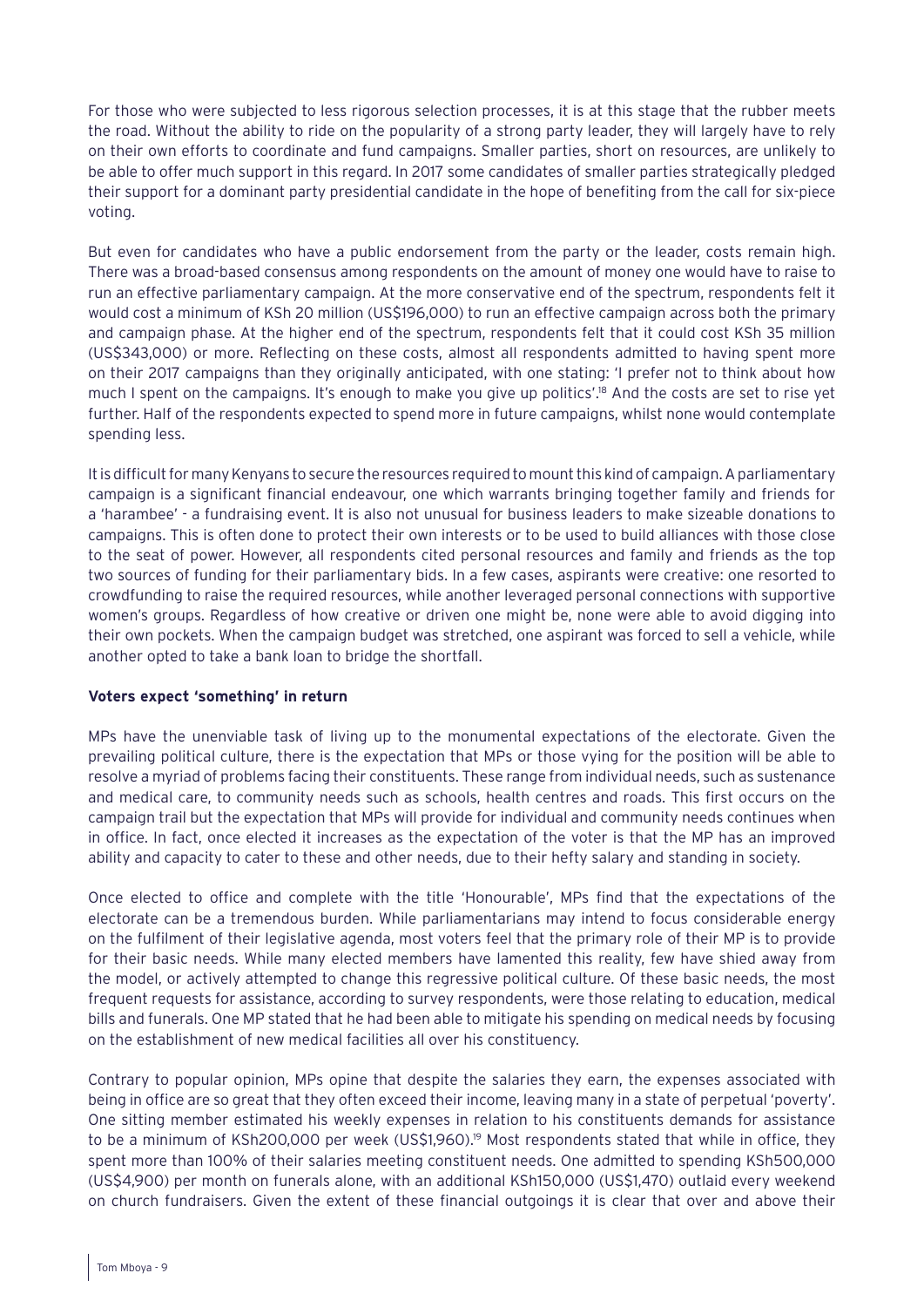<span id="page-9-0"></span>legislative responsibilities, MPs play a social welfare role in the lives of their constituents. This is a gap that exists as a result of a lack of a sufficient social welfare system in the country. With many MPs outlaying most, if not all, of their entire salary to meet constituent needs, the likelihood that they are willing to engage in corrupt practices, in order to supplement their income, grows.

#### **Kenyan legislators: pay and benefits**

| As of 2017 the remuneration for Kenyan MPs was as follows: |                                                                                                        |  |
|------------------------------------------------------------|--------------------------------------------------------------------------------------------------------|--|
| <b>Basic salary (monthly)</b>                              | 621,250 Kenyan shillings (KSh) or US\$6,100                                                            |  |
| Allowances (monthly)*                                      | KSh852,033 or US\$8,400 - maximum possible<br>KSh299,163 or US\$2,900 <sup>20</sup> - minimum possible |  |

\* Comprised of sitting allowances (chair KSh8,000 per sitting and member KSh5,000 per sitting) and a transport allowance based on constituency distance. There are five zones with allowances ranging from KSh266,663 to KSh738,833.

Parliamentary remuneration in Kenya is substantial. MPs' salaries are 98.6 times higher than Kenya's 2018 GDP per capita of US\$1,793.28 There are generous retirement benefits.29 The minimum monthly amount received by a Kenyan MP (salary plus allowances) is KSh920,413 (US\$9,204), while the maximum possible would be KSh1,473,283 (US\$14,733). Over and above this basic salary and allowance package, MPs are also entitled to medical coverage for themselves and their immediate family, life insurance up to three times the basic remunerative package and a loan of up to KSh 7 million Kenyan shillings (US\$69,000) for the purchase of a car, to be repaid prior to the next election. In addition to the title of 'Honourable', these are also important to consider given that 59% of MPs lost their seats in the 2017 elections.30

### **III. Outlook**

All respondents agreed that the cost of seeking political office is rising, and that the costs make it extremely difficult, if not impossible, for the average person to seek political office. Getting into politics is increasingly challenging for those who are led by a conviction to serve their communities and the national interest. Women and youth are also disproportionately disenfranchised from key decision-making structures, as high costs effectively lock these large demographics out of representation in mainstream politics. Although there have been improvements since the introduction of the 2010 Constitution women still only account for 23% of the seats in the National Assembly and Senate.<sup>21</sup> It is incumbent upon political parties to be more proactive in nurturing and supporting youth and women candidates.

In order to address the cost of politics, and indeed gender inequalities, it will be necessary to explore a raft of constitutional, political and parliamentary reforms and interventions that are more just and inclusive. These include the consideration of a presidential versus parliamentary system of government; a debate about the first-past-the-post winner takes all versus proportional representation election system; and the viability of the constitutional one-third gender rule, which is yet to be achieved. In recent months, there has been considerable debate among the political class about just such a reform package. However the fact that the proponents are political actors ensures that healthy scepticism concerning this debate prevails; with questions asked as to whether it will be done with a view to levelling the playing field and ensuring that politics is less about money and commercial interests, or whether the aim is to reinforce the status quo.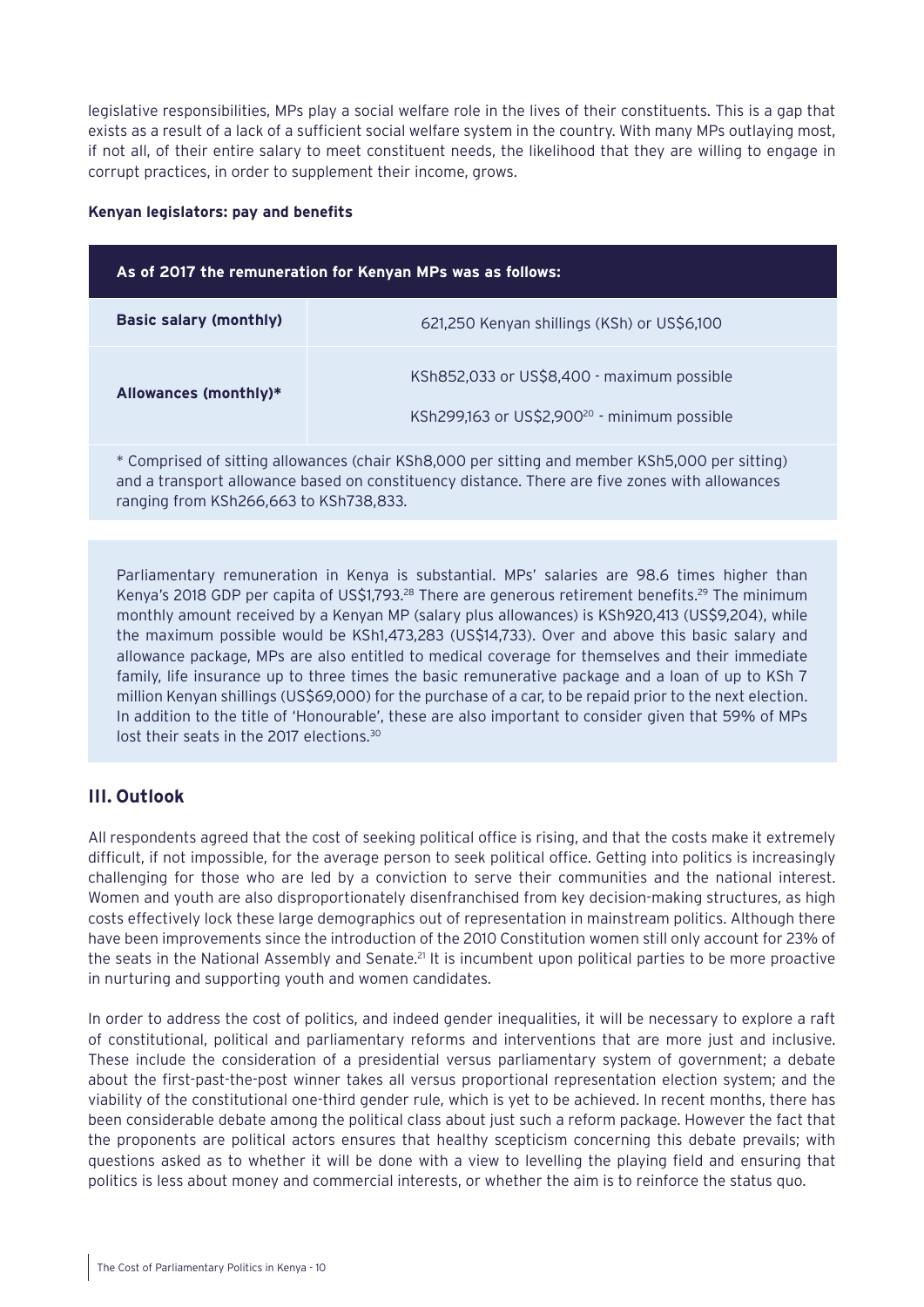<span id="page-10-0"></span>At the political level, the findings of this study highlight the need for a holistic, open, transparent, and enforceable campaign finance infrastructure in order to address the transactional and commercial nature of Kenyan politics. As these practices are well-established and deeply entrenched, it will take considerable time, effort, and resources to address them. Despite the passage of the Election Campaign Financing Act in 2013, due to various technicalities, the commencement date of the Act was delayed, until after the 2017 elections.<sup>22</sup> Long overdue, the infrastructure set out in the legislation covers the candidate selection process, donation and spending limits, bookkeeping and disclosure requirements and provides for mechanisms designed to enforce regulations.23 It will be of utmost importance that the IEBC, as mandated by the Act, upholds and enforces these provisions and that the requirements are communicated to both political parties and candidates aspiring for elected office ahead of the next election cycle.<sup>24</sup>

The larger problem, however, is systemic, and will require more than parliamentary or political reforms to resolve. It has taken decades of political evolution to arrive at the current state of affairs, and it will take time and concerted efforts to address it. All stakeholders in the political cycle have contributed to the malaise. For as long as significant proportions of Kenyans rely on the 'benevolence' of the political class for their survival, it will be difficult to eradicate the handouts-for-votes practice. A continuous civic education programme not only on the rights and responsibilities of citizens, but also on the roles of various political officials, which are not well understood by the general public, is needed. Over and above that, however, there is a need for Kenya to legislate for a social welfare system to cushion the most vulnerable in society, such that they do not need to turn to elected politicians in times of need.

# **IV. Summary**

As a result of the costs involved, politics tends to primarily attract the well-to-do and those with the capacity to raise the requisite funds. Political parties have increased dramatically in number since the multi-party dispensation came into force in 1991. But it is debatable whether this political pluralism has reaped any notable democratic dividends. Many political parties have been personalised and are associated more with individuals or ethnic groups, than with ideological or political pursuits or positions. They have become mere vehicles to ascend to political power: a regressive political culture which comes at a significant cost to democracy.

The current framework, where state funding for political parties only benefits the largest and most successful, entrenches the dominant party culture and excludes and inhibits the development of smaller political parties and candidates. But getting on the ticket of these dominant parties requires significant financial outlay. In such an environment, youth and women are the biggest casualties, with the main opportunities available to them being in peripheral or supporting roles.

The 2010 Kenya Constitution created more political opportunities, all of which come at a cost to the taxpayer. There are now 47 county governors, at least 47 senators, 47 women representatives, and at least 1,450 members of county assemblies.<sup>25</sup> The increasing numbers of aspirants seeking political office would suggest that the rewards are worthwhile, even if the costs are high, and growing.

'Political office is like winning a lottery and people are willing to kill or maim for it',<sup>26</sup> is the view of Patrick Lumumba, a former Director of the Kenya Anti-Corruption Commission. Whilst 'no MP gets rich from their salary'<sup>27</sup> was one view, the proximity to power certainly can have financial benefits according to Mr Lumumba, alluding to numerous unresolved political corruption scandals involving MPs in Kenya. The costs involved with seeking and holding political office in Kenya plays a part in fuelling political corruption.

The transactional nature of Kenyan politics, where the politician is seen as a benefactor, and the voter expects 'something' in return for his or her vote or support, is inimical to political progress. It serves to entrench the status quo and limits genuine political expression and debate. Political discussion is diminished and narrowed down to basic bread and butter issues of immediate survival. This has created a vicious cycle in which the electorate seek to benefit from the benevolence of politicians, thereby neglecting medium and long-term interventions that would guarantee community and national prosperity. Most of all, it ensures a continual increase in the cost of politics.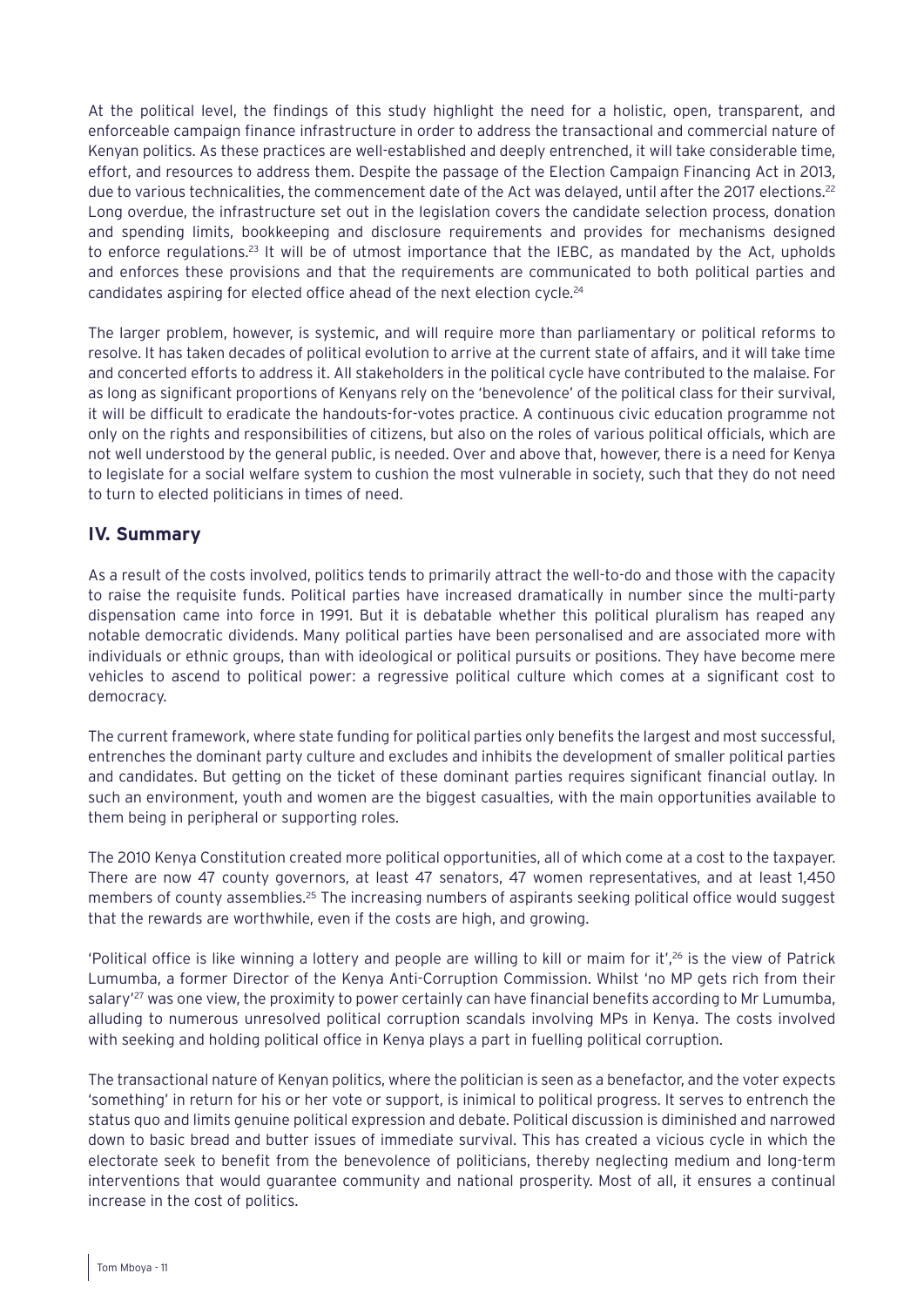# <span id="page-11-0"></span>**Endnotes**

1. David Herbling (2013). 'Kenyan legislators emerge second in global pay ranking'. Business Daily. Available at [https://www.](https://www.businessdailyafrica.com/news/Kenya-MPs-come-second-in-global-salary-ranking-/539546-1924534-au4ju3/index.html) [businessdailyafrica.com/news/Kenya-MPs-come-second-in-global-salary-ranking-/539546-1924534-au4ju3/index.html](https://www.businessdailyafrica.com/news/Kenya-MPs-come-second-in-global-salary-ranking-/539546-1924534-au4ju3/index.html)

2. Human Rights Watch (2008). Ballots to Bullets: Organized Political Violence & Kenya's Crisis of Governance.

3. Office of the Registrar of Political Parties, 'Historical Evolution of Political Parties'. Available at [https://www.orpp.or.ke/index.php/en/](https://www.orpp.or.ke/index.php/en/about-us/2-uncategorised/7-political-parties) [about-us/2-uncategorised/7-political-parties](https://www.orpp.or.ke/index.php/en/about-us/2-uncategorised/7-political-parties)

4. Office of the Registrar of Political Parties, 'List of Fully Registered Political Parties'. Available at [https://www.orpp.or.ke/images/](https://www.orpp.or.ke/images/UPLOADSpdf/List_of_fully_registered_political_parties.pdf) [UPLOADSpdf/List\\_of\\_fully\\_registered\\_political\\_parties.pdf](https://www.orpp.or.ke/images/UPLOADSpdf/List_of_fully_registered_political_parties.pdf)

5. Elena Gadjanova (2019). 'Treacherous coattails: gubernatorial endorsements and the presidential race in Kenya's 2017 election'. *Journal of Eastern African Studies.* 13:2. pp. 272-293

6. John Kamau (2017). 'Democracy's high cost as polls hit Sh70 billion', Daily Nation. Available at [https://mobile.nation.co.ke/news/](https://mobile.nation.co.ke/news/politics/Spending-on-elections-rises-to-Sh70-billion/3126390-4195682-item-1-1151ny2z/nation.co.ke) [politics/Spending-on-elections-rises-to-Sh70-billion/3126390-4195682-item-1-1151ny2z/nation.co.ke](https://mobile.nation.co.ke/news/politics/Spending-on-elections-rises-to-Sh70-billion/3126390-4195682-item-1-1151ny2z/nation.co.ke)

7. Abdi Latif Dahir (2017). 'Kenya is set to hold one of the most expensive elections in Africa.' Quartz Africa. Available at [https://qz.com/](https://qz.com/africa/1030958/kenyas-elections-will-cost-1-billion-in-government-and-campaign-spend/) [africa/1030958/kenyas-elections-will-cost-1-billion-in-government-and-campaign-spend/](https://qz.com/africa/1030958/kenyas-elections-will-cost-1-billion-in-government-and-campaign-spend/)

8. Guliye in Michael Chepkwony (2018). 'Voters do not trust us, says IEBC Commissioner' The Standard. Available at [https://www.](https://www.standardmedia.co.ke/article/2001299334/why-cost-of-elections-is-high-in-kenya-iebc-reveals) [standardmedia.co.ke/article/2001299334/why-cost-of-elections-is-high-in-kenya-iebc-reveals](https://www.standardmedia.co.ke/article/2001299334/why-cost-of-elections-is-high-in-kenya-iebc-reveals)

9. A historic exchange rate of US\$1 to KSh102 was used (the rate in July 2017).

10. Interview with ODM MP, March 2020.

11. Netherlands Institute for Multiparty Democracy (2015). Political party financing and equal participation of women in Kenyan electoral politics: A situation overview.

12. As per the Political Parties Act (Section 25(2)) a party shall NOT qualify for the fund if: the party does not secure at least 3% of the total number of votes at the preceding general elections; or more than two-thirds of its registered office bearers are of the same gender; the party does not have, in its governing body, representation of special interest groups; the party does not have at least - 20 elected members of the National Assembly, three members of the Senate, three Governors and 40 members of County Assemblies.

13. Wanjohi Githae (2020). 'Jubilee to get largest share of parties' fund.' Daily Nation. Available at [https://www.nation.co.ke/news/politics/](https://www.nation.co.ke/news/politics/Jubilee-to-get-lion-s-share-of-parties--fund/1064-4309474-w2kg78/index.html) [Jubilee-to-get-lion-s-share-of-parties--fund/1064-4309474-w2kg78/index.html](https://www.nation.co.ke/news/politics/Jubilee-to-get-lion-s-share-of-parties--fund/1064-4309474-w2kg78/index.html)

14. International Commission of Jurists – Kenya. (2019). Stakeholders' Evaluation Report on the Performance of the Political Parties Dispute Tribunal in the 2017 Party Nominations.

15. Ibid

16. The Carter Center (2019). 'Analysis of Electoral Dispute Resolution in Kenya.' Available at [https://www.cartercenter.org/news/pr/](https://www.cartercenter.org/news/pr/kenya-041519.html) [kenya-041519.html](https://www.cartercenter.org/news/pr/kenya-041519.html)

17. Betty Chepkorir (2017). 'How Independent candidates will change Kenya's politics after this year's election.' The Standard. Available at <https://www.standardmedia.co.ke/article/2001241272/how-independent-candidates-will-change-kenya-s-politics-after-this-year-s-elections>

18. Interview with Jubilee MP, March 2020.

19. Interview with Independent MP, March 2020.